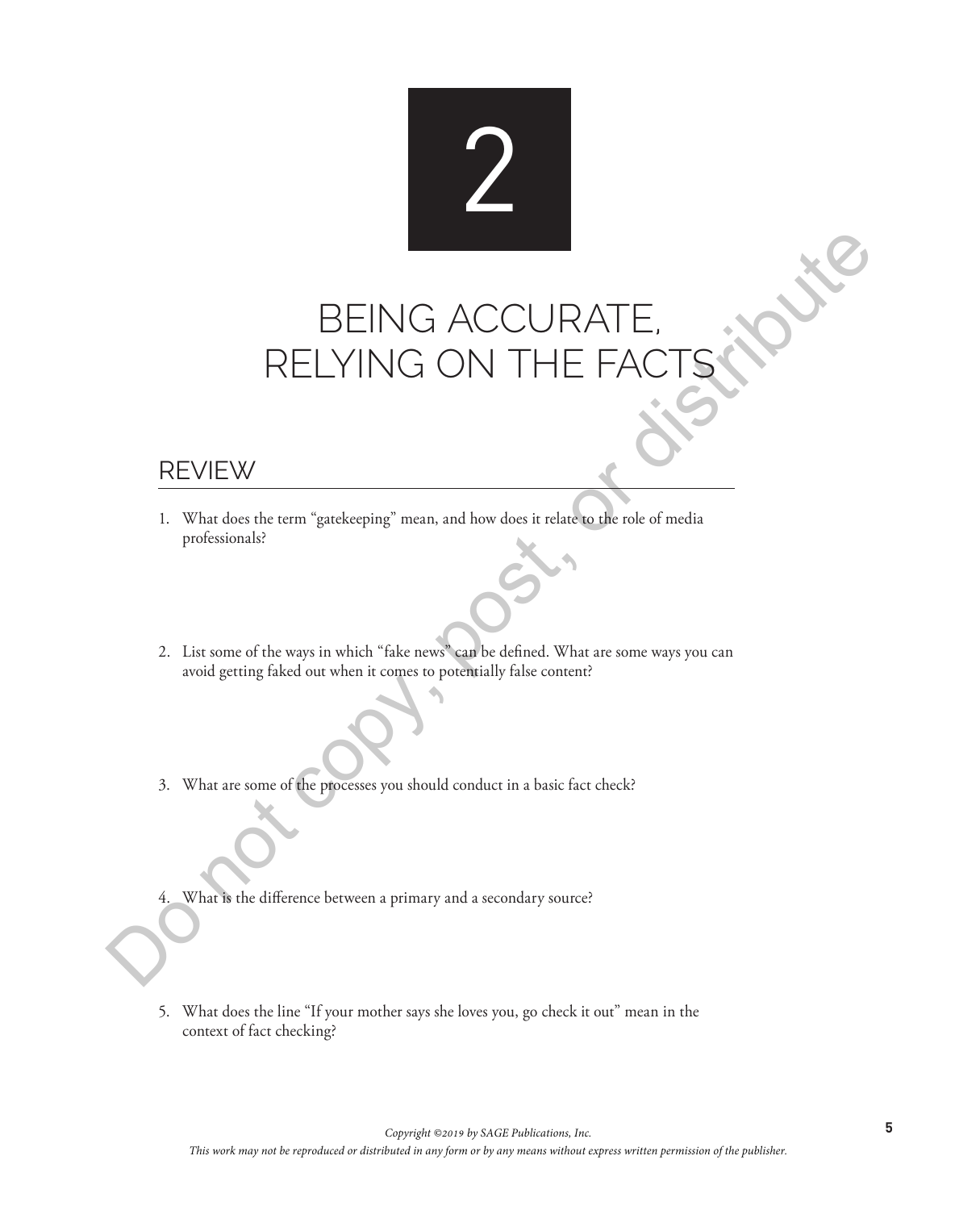## WRITING EXERCISES

- 1. Below is a list of 10 "facts" that might or might not be true. Determine if they are true or false through research, and include a source for each fact. If you find it to be false, explain why this is the case and cite your source.
	- a. On Dec. 19, 1998, the House of Representatives impeached President Bill Clinton, making him the first president to be impeached since Richard Nixon.
	- b. Children in the early 1900s who got lead poisoning often contracted the illness from the tips of their pencils.
- c. During the trial for the shooting death of San Francisco politicians George Moscone and Harvey Milk, Dan White's legal team coined the "Twinkie defense," arguing that White's judgment had been impaired by a heavy consumption of junk food. *This work may note that the reproduced or distributed interesting or bearing also any political state.*<br>
This work may not be reproduced in any political state of the publishers from the reproduced in the publisher. The
	- d. Singer Ozzy Osbourne bit the head off a bat while in concert and subsequently was given rabies shots at a nearby hospital.
	- e. The capes used in bullfighting are red because the color enrages the animal and creates more active fights.
	- f. The football team with the most NFL championships is the Pittsburgh Steelers, winners of six Super Bowls.
	- g. A diet rich in carrots will improve a person's eyesight.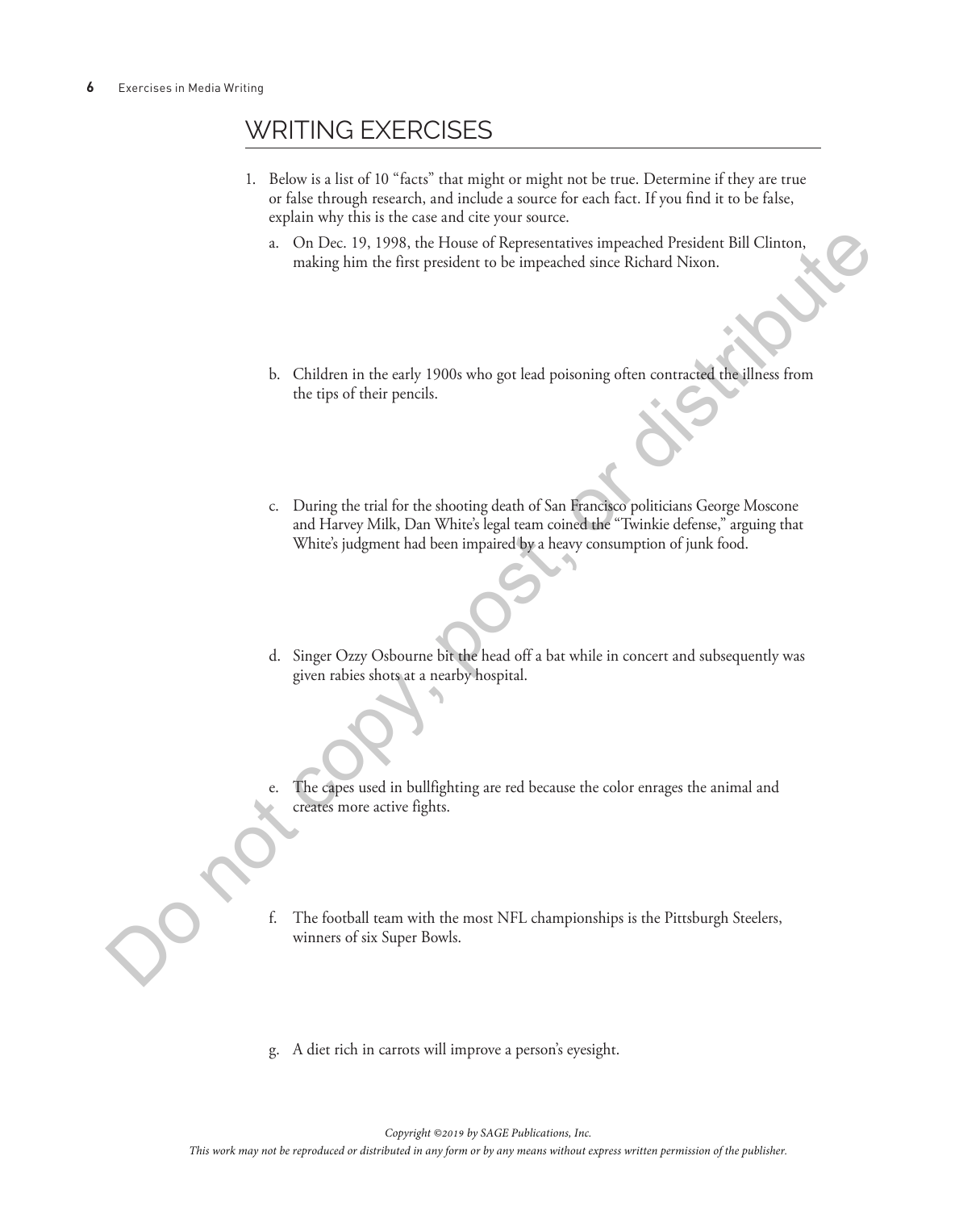- h. In the Open era, which began in 1968, the person with the most Wimbledon singles titles is Roger Federer with eight.
- i. A penny dropped from the top of the Empire State Building will kill a person if it strikes him or her in the head.
- j. Less than a month after Lynette "Squeaky" Fromme attempted to assassinate him, President Gerald Ford was shot by Sara Jane Moore in downtown San Francisco.
- 2. Conduct a "basic fact check" on the following sentences, examining them for spelling, numerical issues and other minor glitches. *This work may designed from the top of the Limpite State Bulkdrag will kill a person of its survive form or her rite below.*<br>
This within a meanth after Jyounte "Squeaky" From our any means was manipulated in any means we
	- a. The president of America lives and works at the White House, located at 1600 Pennsylvania Ave. NE, Washington, D.C.
	- b. Judge Neal Gorsuch was nominated to the Supreme Court of the United States to replace Justice Anthony Scalia, who died in 2015.
	- c. Marissa Tomei won the Emmy for Best Actress in 1992 for her role in "My Cousin Vinny.
	- Visitors to Manet's Gardens at Giverney can see the types of plants that inspired his paintings.